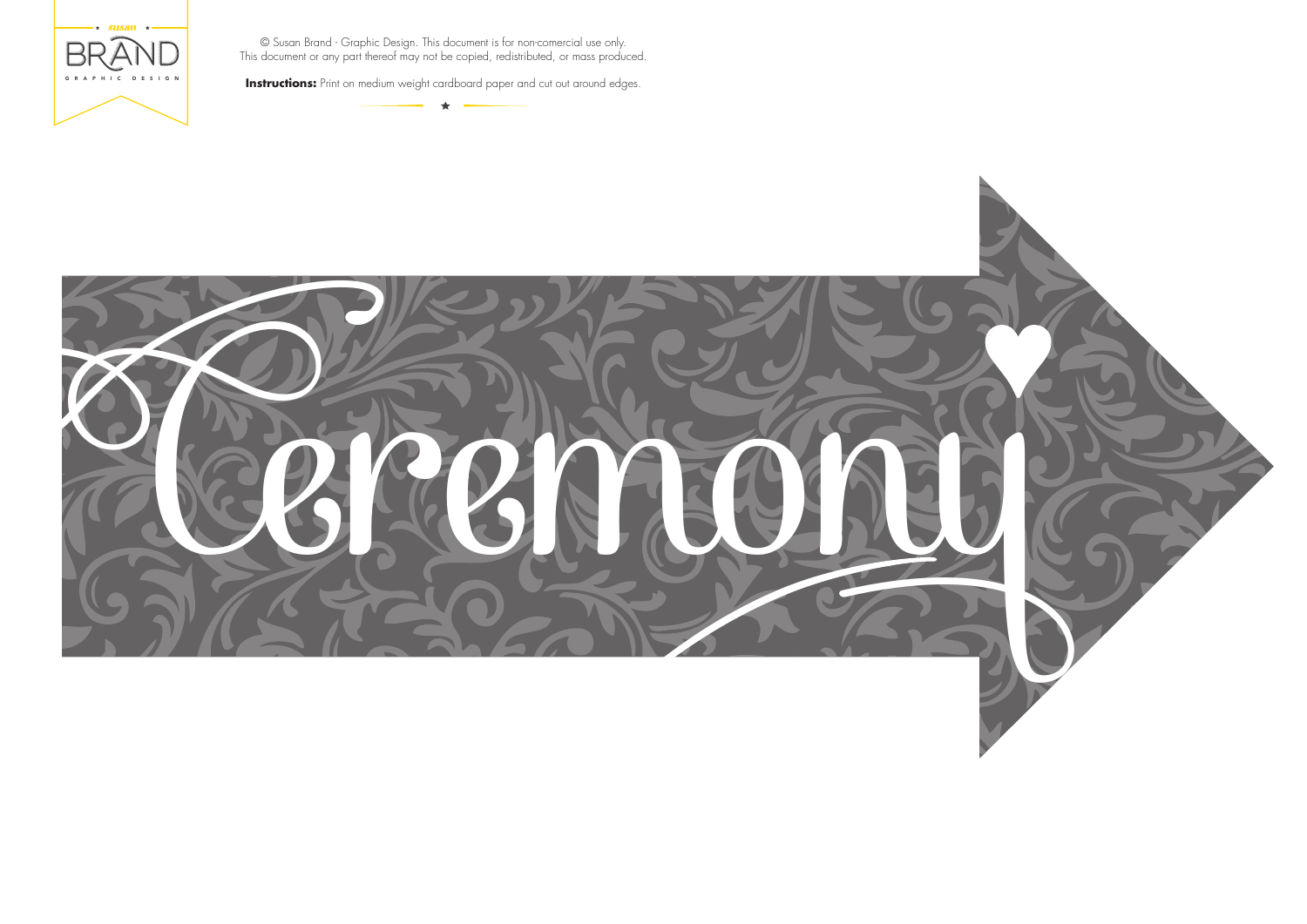



**Instructions:** Print on medium weight cardboard paper and cut out around edges.

 $\bigstar$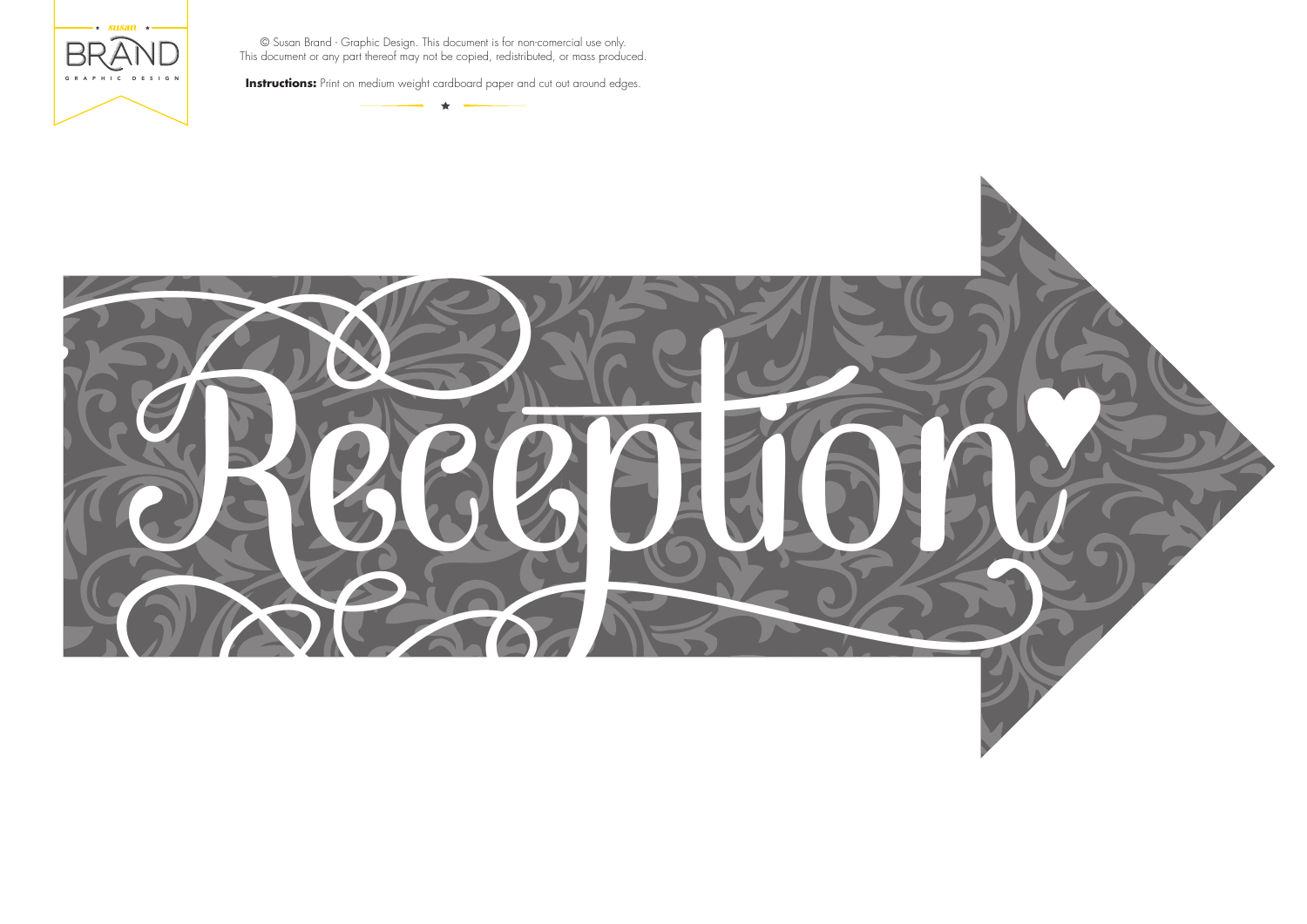





**Instructions:** Print on medium weight cardboard paper and cut out around edges.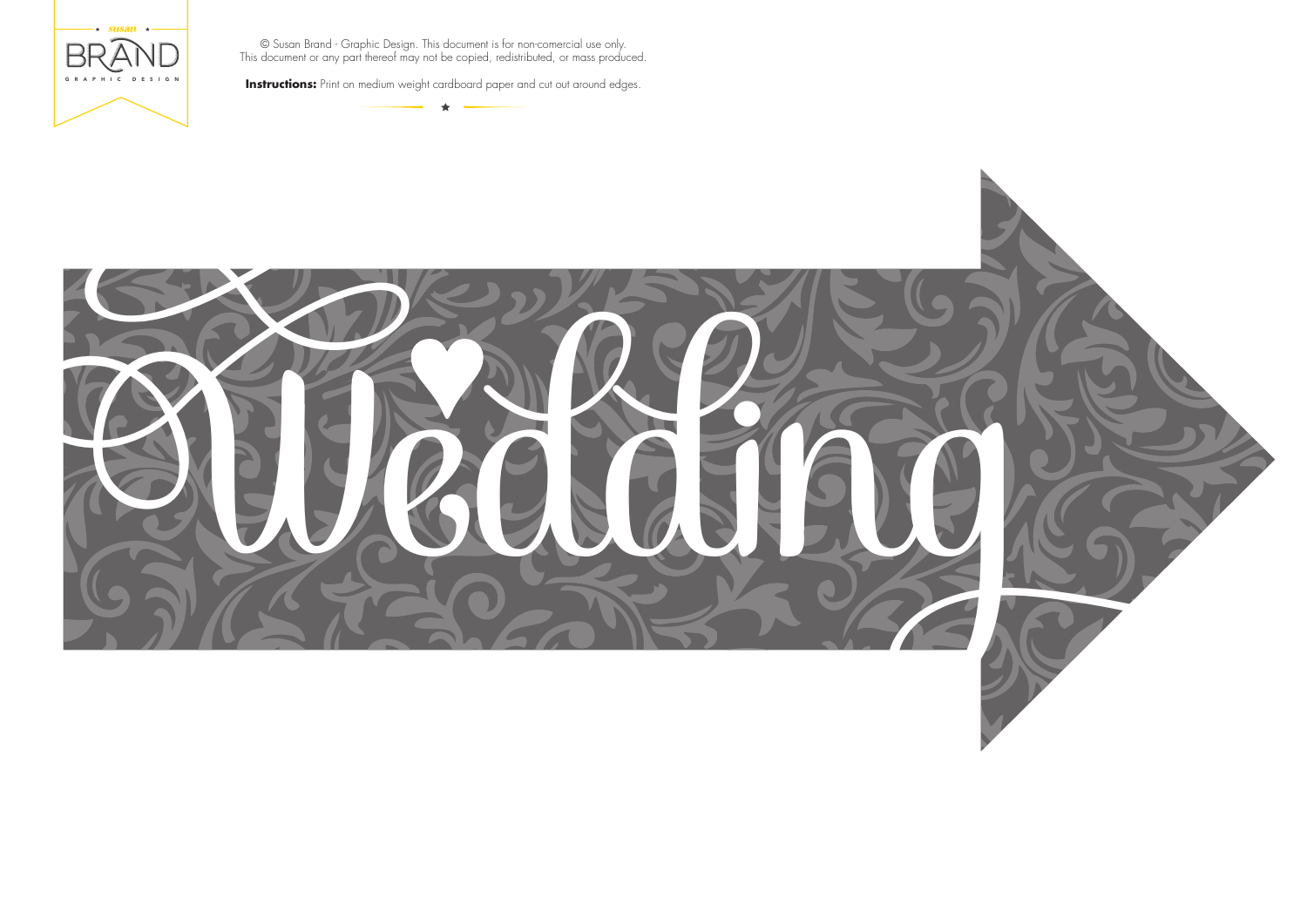

**Instructions:** Print on medium weight cardboard paper and cut out around edges.

## Bride

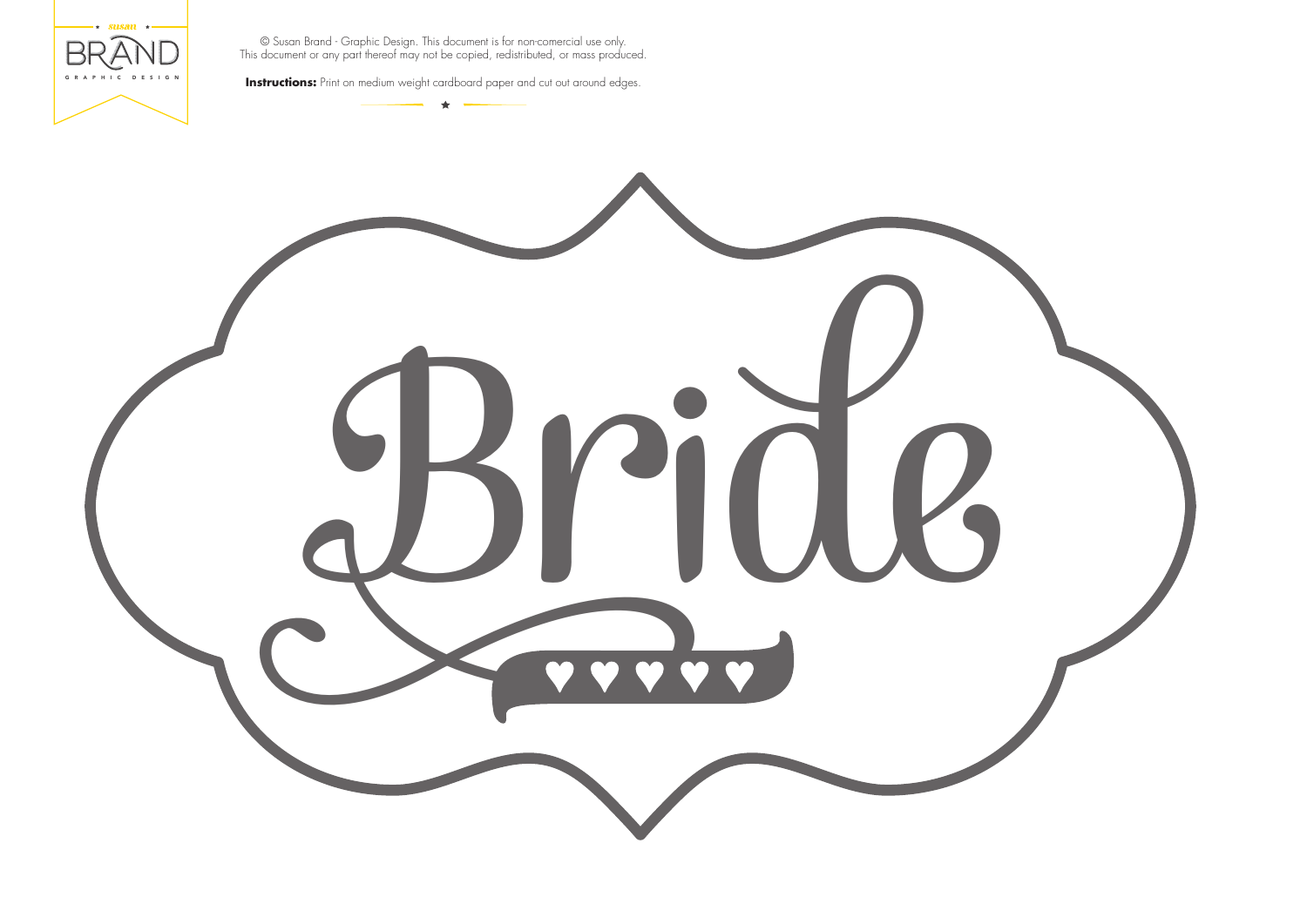

**Instructions:** Print on medium weight cardboard paper and cut out around edges.

## room

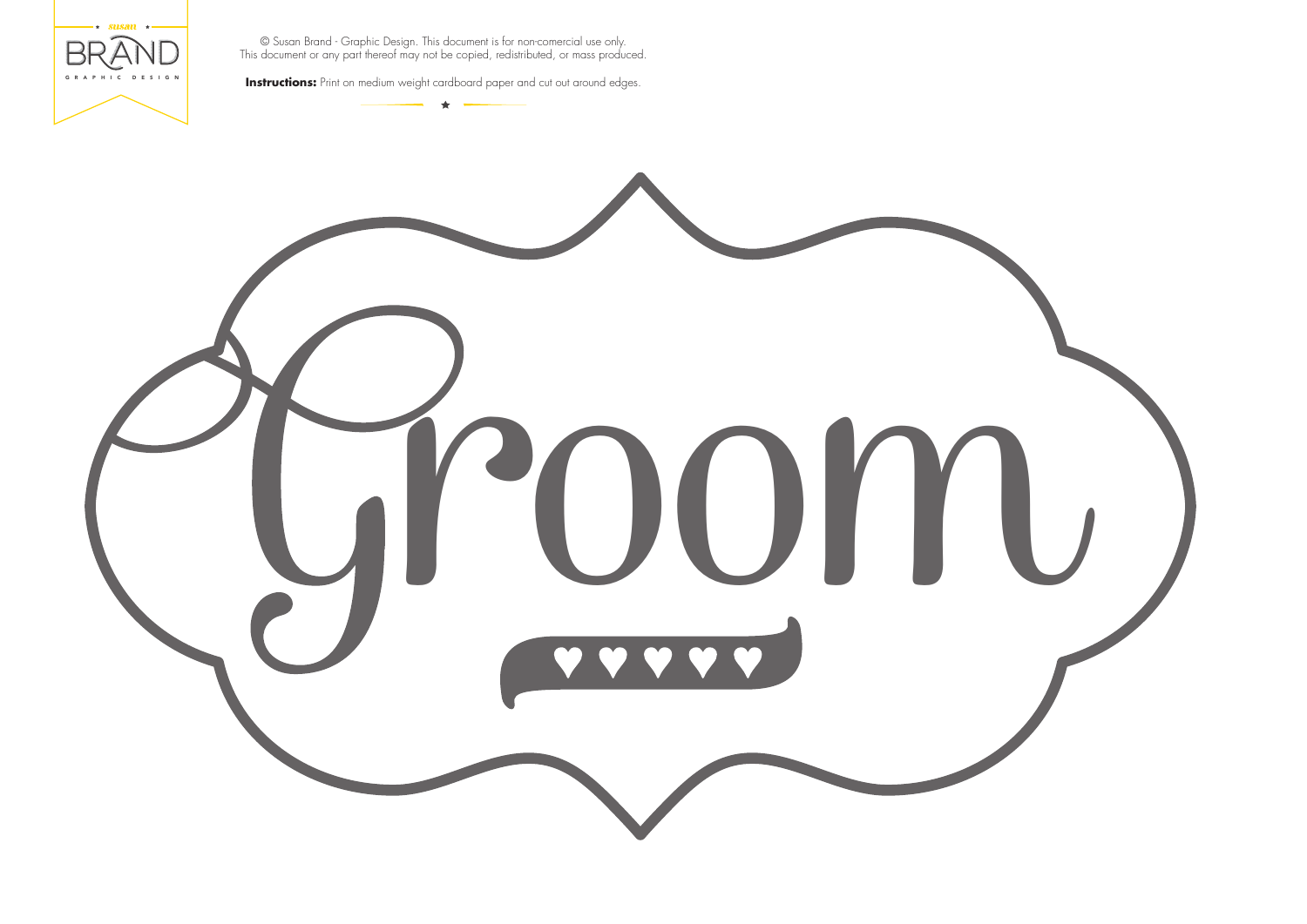

**Instructions:** Print on medium weight cardboard paper and cut out around edges.

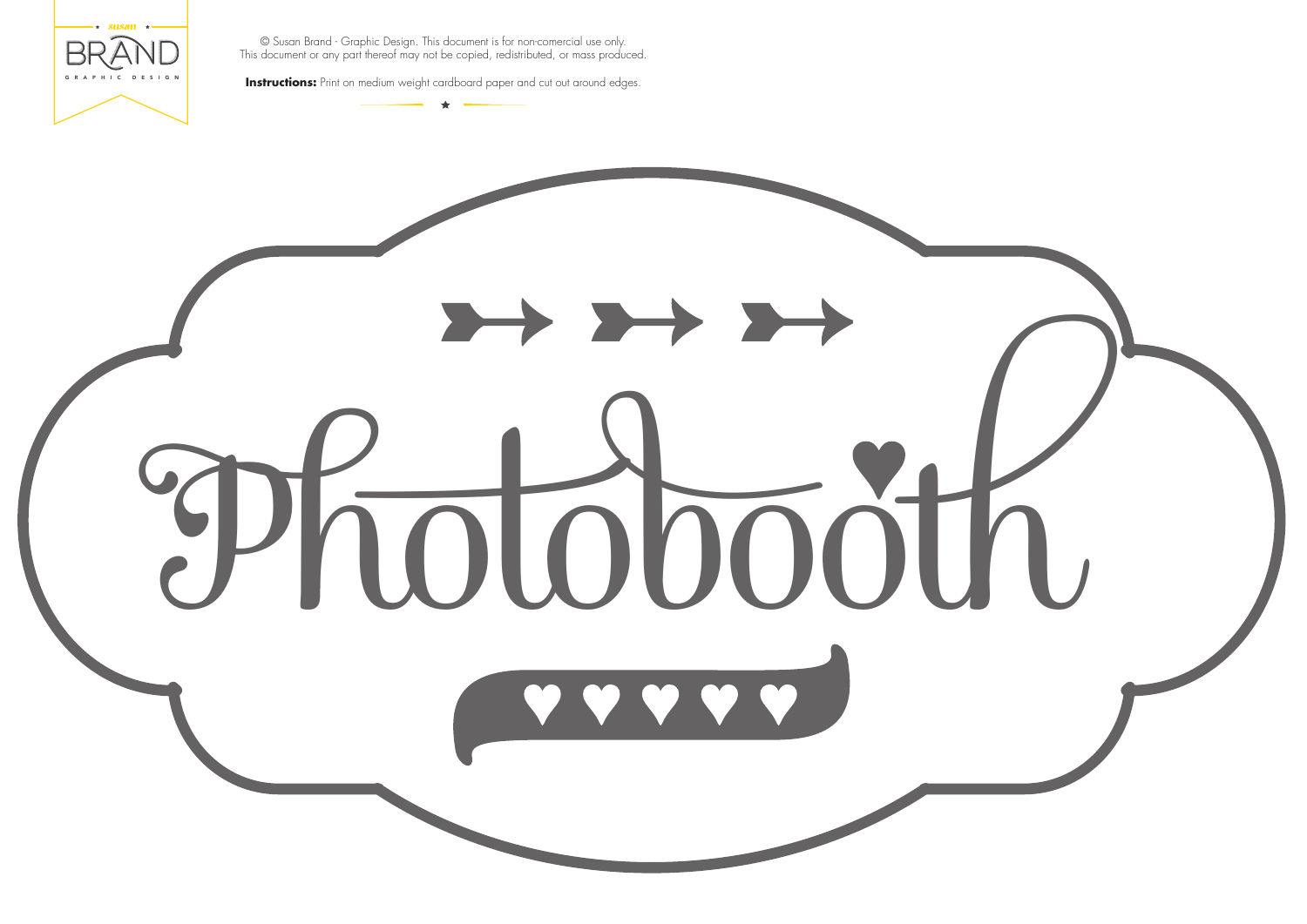

**Instructions:** Print on medium weight cardboard paper and cut out around edges.

## **I'M HIS**

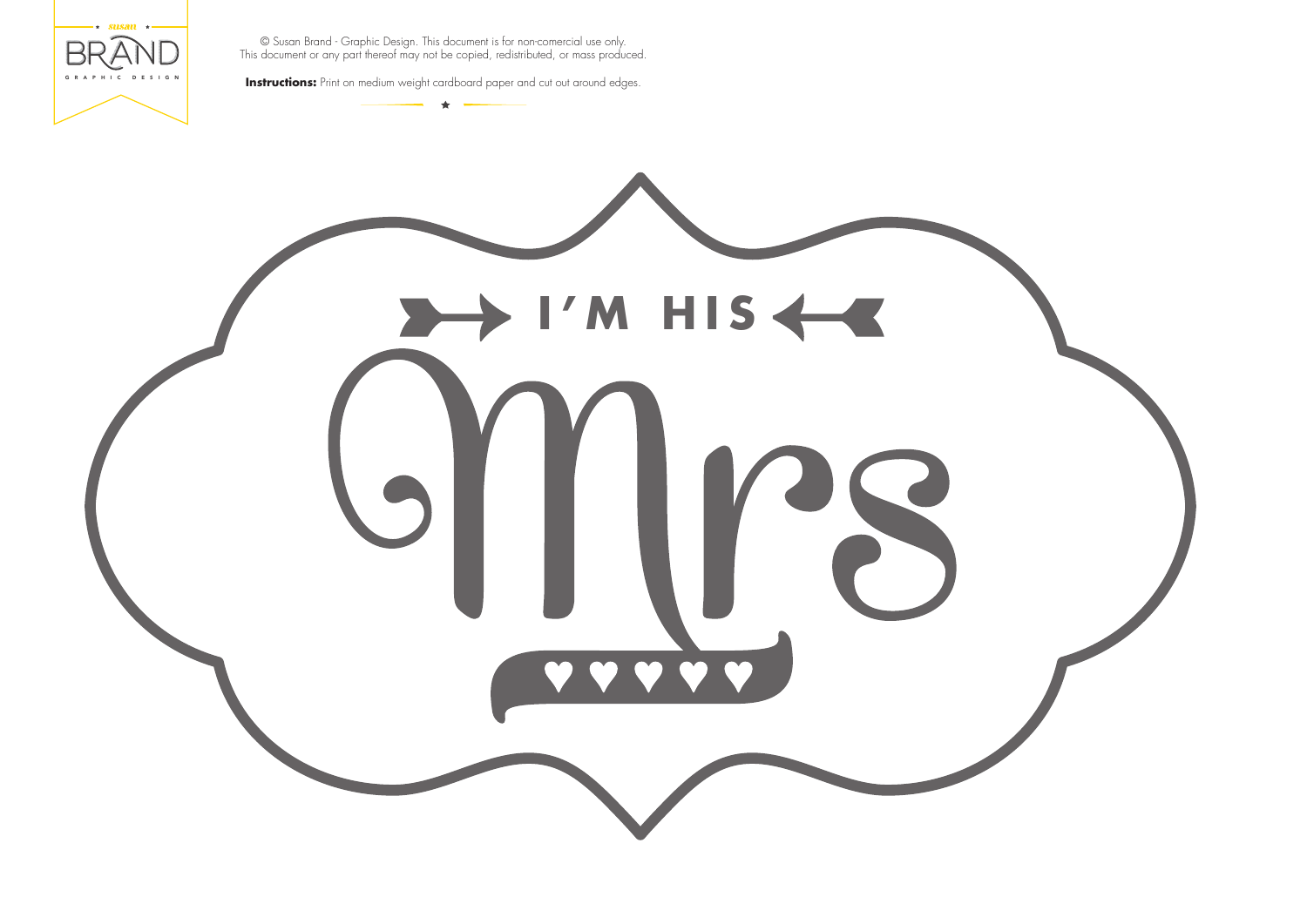

**Instructions:** Print on medium weight cardboard paper and cut out around edges.

## **I'M HER**